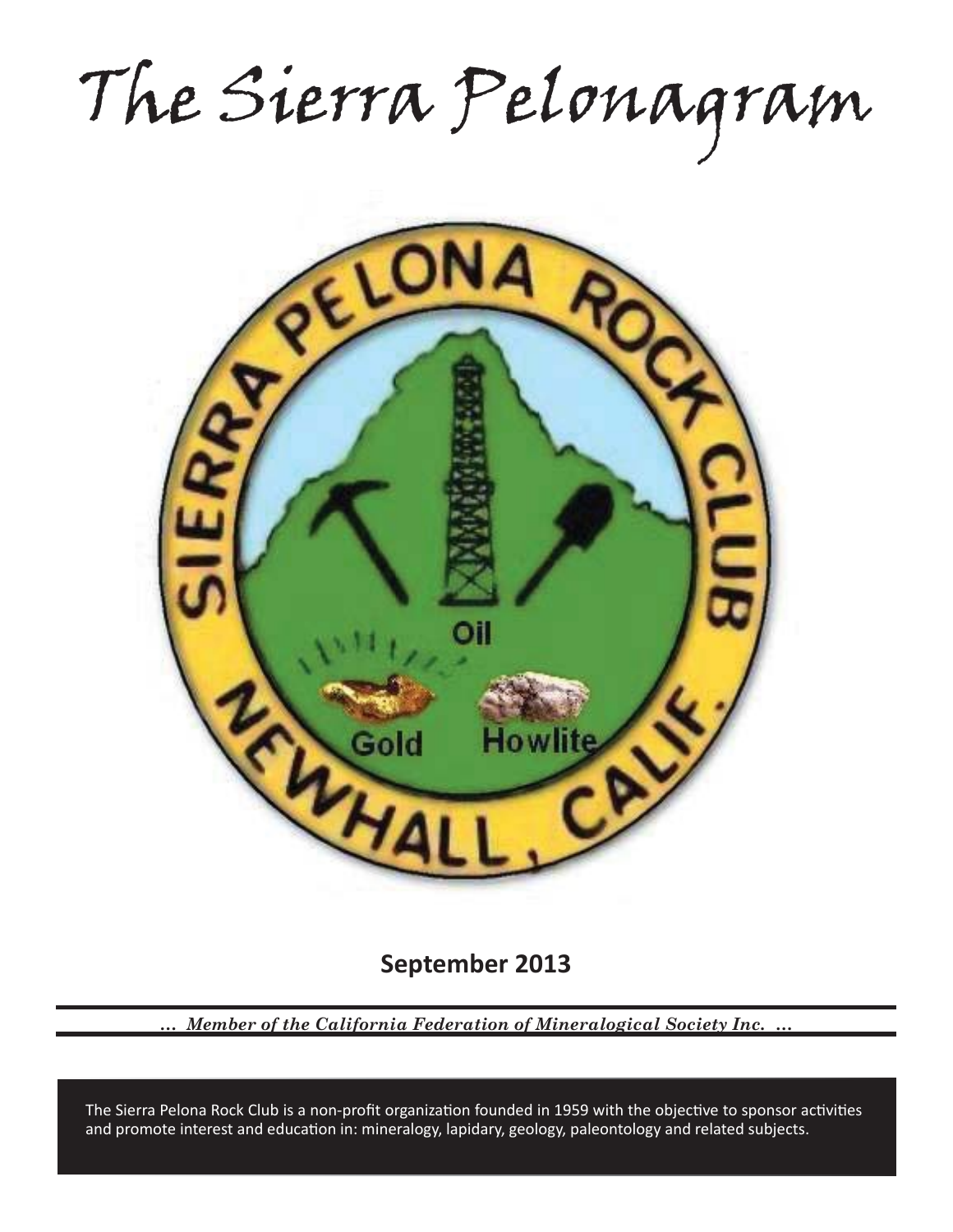**Upcoming CFMS Shows**

For further information, visit the club website or the CFMS website at CFMSINC.org/

#### **SEPTEMBER 2013**

**September 21 - 22: CHICO, CA** Feather River Lapidary & Mineral Society, Oroville Website: www.featherriverrocks.com **September 21 - 22: REDWOOD CITY, CA** Sequoia Gem & Mineral Society Email: preston.bingham@att.net **September 28 - 29: LODI, CA** Stockton Lapidary & Mineral Club Website: www.stocktonlapidary.com **September 28 - 29: MONTEREY, CA** Carmel Valley Gem & Mineral Society Website: www.cvgms.org **September 28 - 29: SANTA ROSA, CA** Santa Rosa Mineral & Gem Society Website: www.srmgs.org

#### **OCTOBER 2013**

**October 2 - 6: JOSHUA TREE, CA** Hi-Desert Rockhounds of Moronga Valley, Yucca Valley Website: http://www.jtsportsmansclub. com/gem.html **October 5 - 6: BORON, CA** Mojave Mineralogical Society Email: Rock5b@starband.net **October 6: FALLBROOK, CA** Fallbrook Gem & MineralFacility Website: www.fgms.org **October 12 - 13: ANDERSON, CA** Shasta Gem & Mineral Society Show Website: www. shastagemandmineral.com **October 12 - 13: GRASS VALLEY, CA** Nevada County Gem & Mineral Society Website: www.ncgms.org **October 12 - 13: TRONA, CA** Searles Lake Gem & Mineral Society Website: www1.iwvisp.com/ tronagemclub **October 12 - 13: VISTA, CA** Vista Gem & Mineral Society Website: www.vistarocks.org **October 19: WEST HILLS, CA** Woodland Hills Rock Chippers Website: www.rockchippers.org

## **September/October Birthdays**

It looks like Stephanie is all by herself in September. Happy Birthday to you all!

**September** Stephanie Holgren Sept 16 **October** Omid Aeen Oct 4 Dave D'Agostino Oct 26 Barbara Fararr



## **Officers:**

President – Greg Langewisch Vice-President – Bill Webber Secretary: Heidi Webber Treasurer – Greg Mazourek Federation Director (CFMS/AFMS) – Shep Koss

## **Chairpersons:**

Claim - Mike Serino Donation Rock Table - Akiko Strathmann Equipment - Bill Webber Field Trips – Open Historian -Open Hospitality – Evelyn Velie Membership – Janelle Williams On-Line Presence (FB and website) - Larry Holt Pelonagram Publisher, Editor – Heidi Webber Programs – Shep Koss Publicity –Bruce Velie Storage - Vlad Litt Sunshine - Brigitte Mazourek

The Sierra Pelona Rock Club, is a member of the California and American Federation of Mineralogical Societies, Inc. (CFMS/AFMS). The general club meetings (Open to the public) are at 7:30 PM, on the 3rd Tuesday of each month at:

# **The Clubhouse of the Greenbrier Mobile Estates EAST 21301 Soledad Canyon Rd Canyon Country, CA 91351**

Contact the Club or the Sierra Pelonagram Editor at:

**Sierra Pelona Rock Club P.O. Box 221256 Newhall, Ca. 91322** Or e-mail: hwebber@pacbell.net

*Visit the SPRC website http://www.sierrapelona. com/*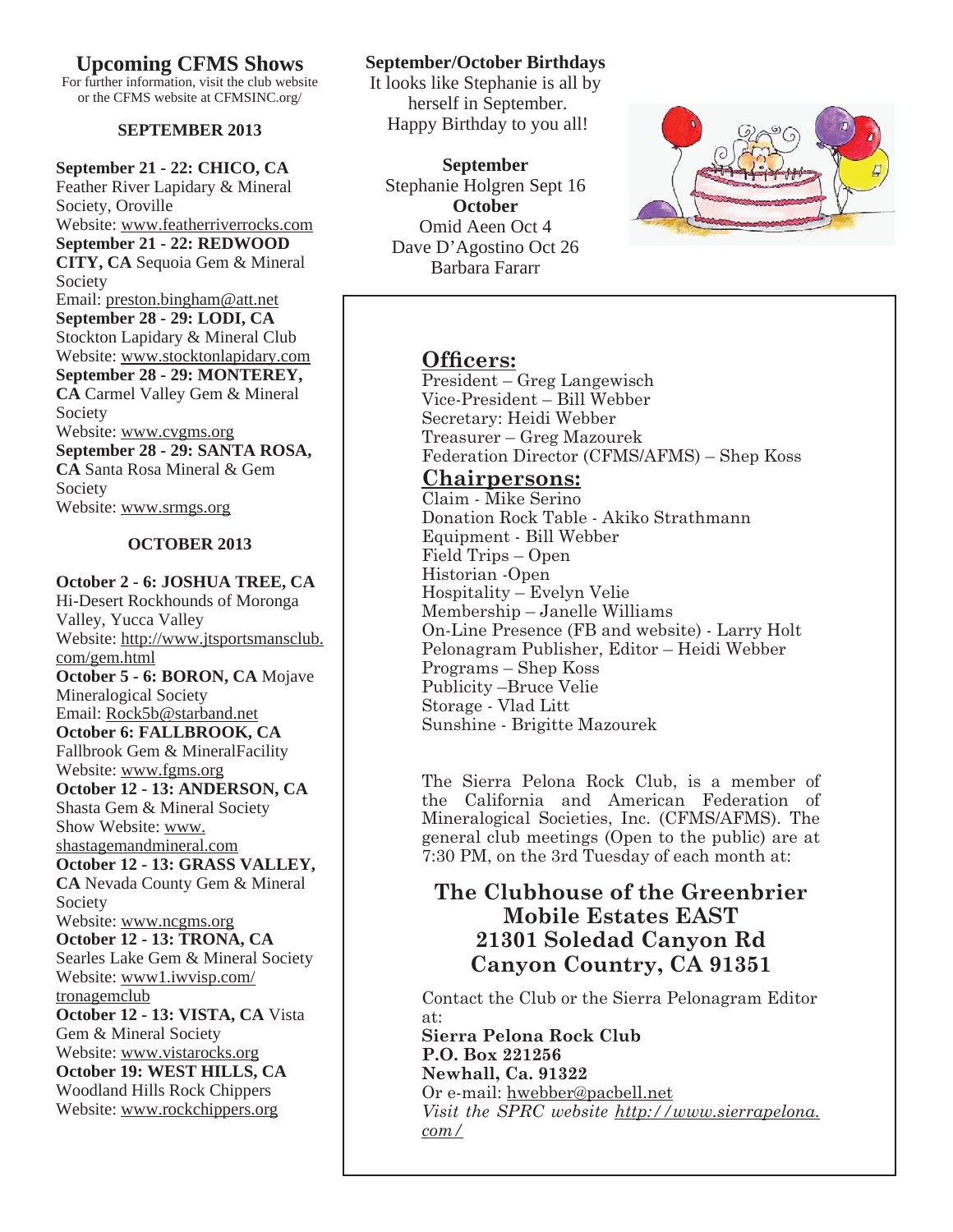

#### **President's Message**

Hello all.

 Well, September is here and with its arrival official club activities will resume. We have a September general meeting and field trip scheduled in the upcoming weeks. I did many things, since last we met, and I hope you did too. This brings us to the theme for our September meeting; "Show and Tell".

#### **September Meeting: Show and Tell: Tuesday 9/17/2013 7:30pm**

 This is an opportunity to bring your rocks that you collected and/or worked on over the summer. Everyone wants to see what you picked up during the break. So, bring it down and let us take a look. Got some nice rocks you collected while on vacation? Bring em down. Did you make some beautiful cabs? Bring em down. Did

you make some pretty wire wrapped pendants? Bring em down. Let everyone see what you've got!

 Our field trip this month will be a joint effort with the Antelope Valley Club. We will be joining their field trip to Sheep Springs where we can pick up, among other things moss agate and maybe some dendritic agate. The trip is on the  $4<sup>th</sup>$  Saturday of the month; 9/28. More details about when and where we will meet TBA.

 I hope everyone had a great summer. We had a fantastic turnout for our get together/ dinner at Rattlers in July. We've had a couple of workshops over at Bill & Heidi's over the past few months. So, hopefully everyone had an opportunity to stay in touch. I look forward to seeing everyone at the meeting next week! Greg Langewisch



#### **Business Meeting for September**

Due to the lack of a quorum, there was no Business Meeting in September.

#### **General Meeting for June**

The club held their annual picnic. There was tons of food, loads of auction items and active back-and-forth with the bidding.

The Program for September will be Show and Tell. Bring all your treasurers you found, worked or bought over the summer for everyone to admire.

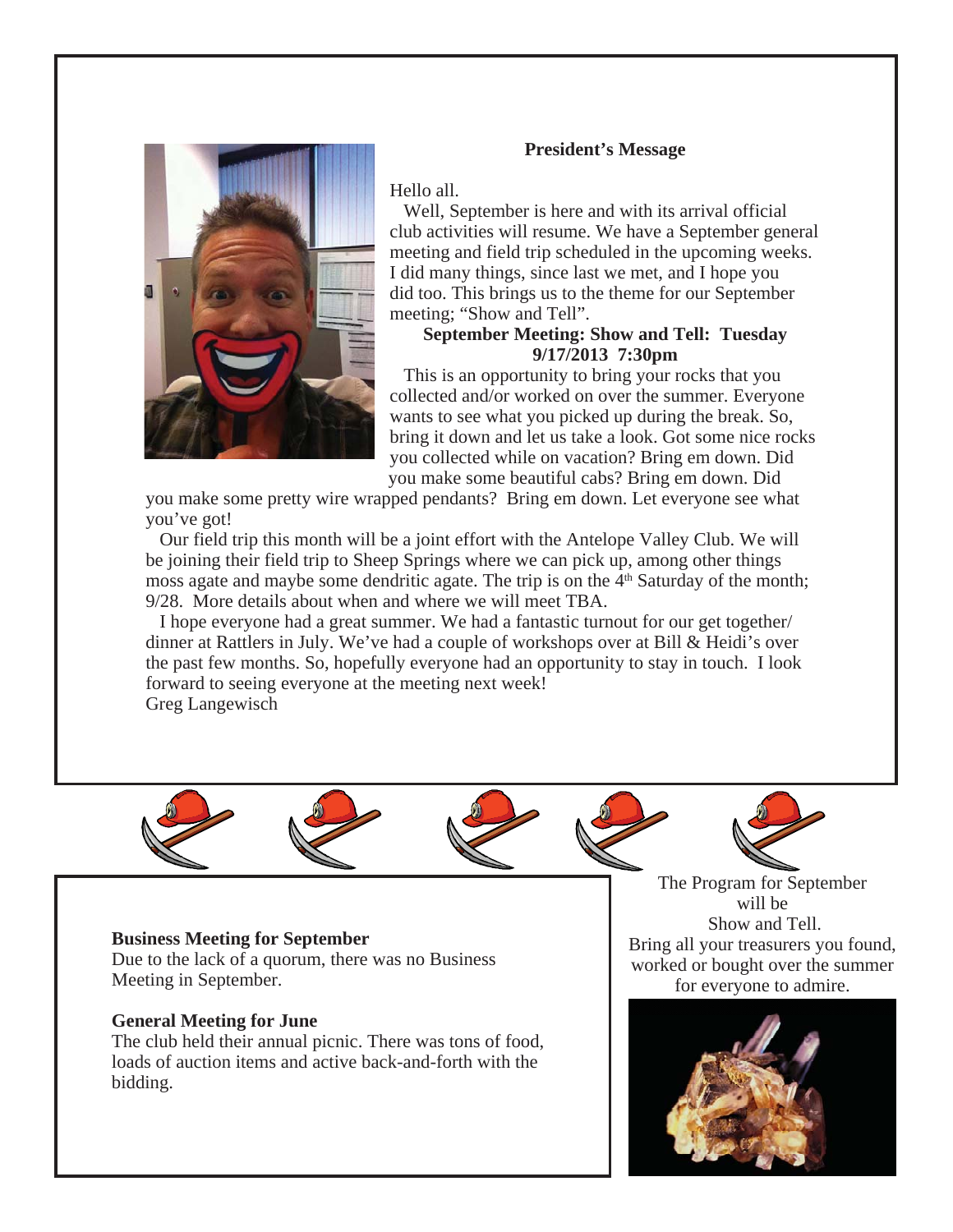#### **Mining Claims**

The Sierra Pelona Rock Club owns two claims in Southern California. These claims are an integral part of our club, yet I would hazard a guess that most of you don't have any idea how we found and registered the claims. The North Edwards site has been in the club for over 35 years, the Diablo Onyx claim for only a couple of years. The club also owned a couple of claims that we gave up at some point. As you can see, it can take a lot of time and work on the behalf of the club to maintain our claims. The excerpts below are only a partial listing of what is needed to find and file a claim. A big shout of thanks to our Claim Administrator, Mike Serino, for keeping our claims up-to-date and legal.



 Ron Lawrence, who has been in the club almost longer than anyone except Frank Humelbaugh, shared his thoughts on our claims. Like he said, a lot of this is relegated to distant memories and hopefully club records:

 *Well, this may take some time but I will try to separate what I know from what I have heard. Mike Moreno took a few of us out to the Randsburg area years ago to a spot that was once our gold claim. It's just a section of desert in the middle of nowhere with few landmarks. No water, just sand. The only thing notable near there is an area next to it that is the Lockheed gold claim and I can't be sure if it is still an active claim.*

 *Mike also told me that the Rainbow Ledge claim I think currently owned by the Ridgecrest club was once our claim. This is an area near Sheep Springs where we are going this month for our field trip. I have no idea when we had this claim or why we gave it up.*

 *The North Edwards onyx or Sierra Pelona Travertine claim has been in the club for over thirty five years maybe even forty years by now. Mike put on a program a few years ago with a slide show of old club outings and showed club gatherings at the claim when he was quite young. It has always been considered one of the most popular claims and has drawn visitors from all over the states.*

 *From Mike and other old-time members of the club I've learned that when the claim was new they worked the pits nearer the camping area and near the discovery point. Gradually the digs moved along the road and turned the corner to where the newer pits that we now work are.*

 *As far as the new claim is concerned I can only tell you what I know.*

 *Some ten years ago or so Dad and I took the Gem Trails book and went on vacation to check out all the areas we could. We checked out around Death Valley and came over the Panamints near Ballarat.*

 *We checked out the onyx mine thirteen miles north of Trona and then on to the other onyx mine a few miles north of there. We were amazed at the material on the hill and couldn't wait to tell the club. There wasn't a great interest so quite a while passed before we got back out there.*

 *Paul and Ruth, Shep and I drove out there one Saturday and brought back some of the material to show the club. After a few more field trips to the area we started talking about putting a claim on the hill. Janelle and D.J. verified that the area was BLM so we started the claim paperwork.*

 *The area had been under claim a number of times and was even a commercial claim in the past but wasn't currently under claim.* 

 *This is to the best of my memory but others may remember is a bit differently.*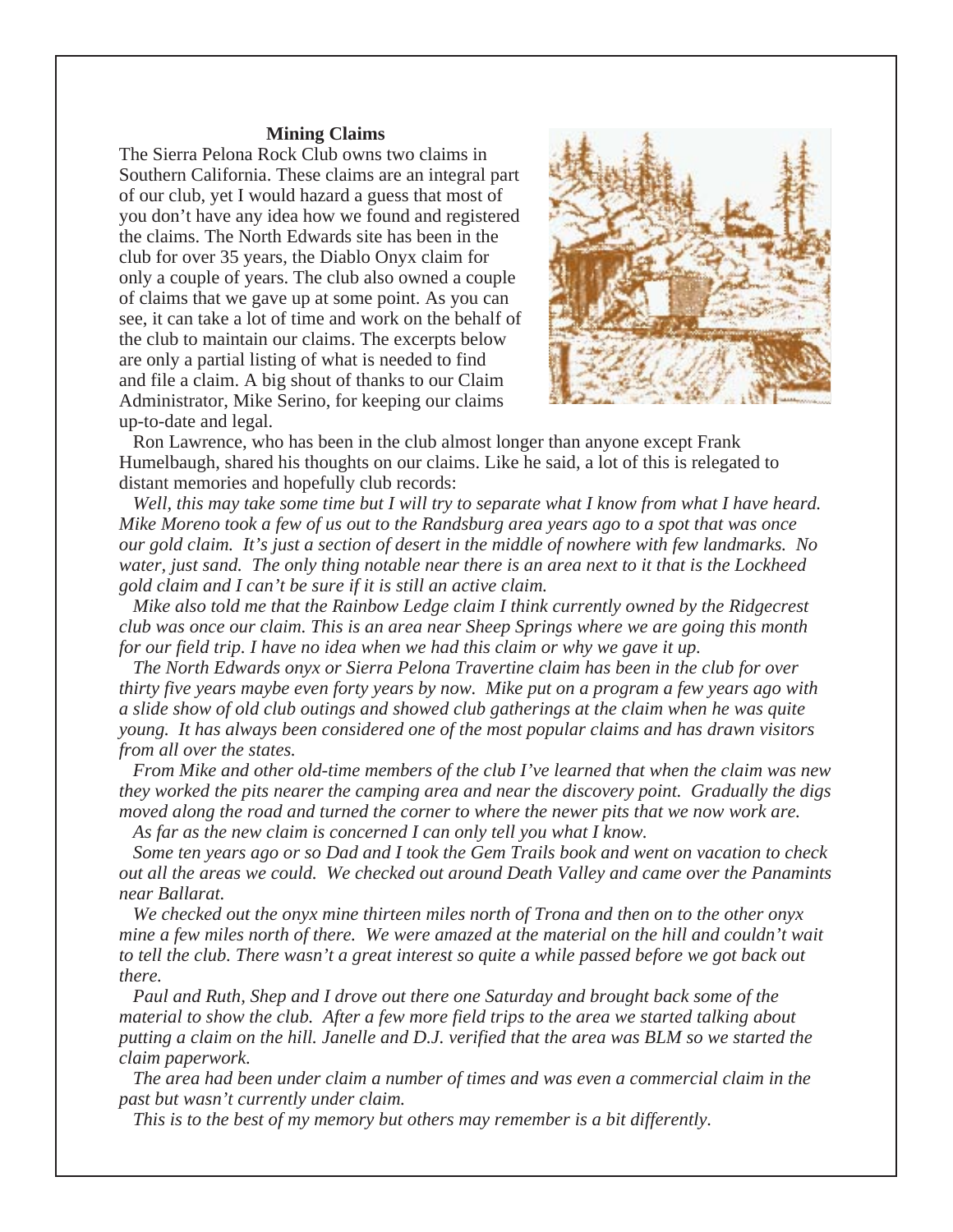*Excerpts about filing for a claim from the California BLM website follow:*

## **WHO MAY LOCATE A MINING CLAIM?**

Any citizen of the United States, a minor who has reached the age of discretion, a corporation, and non-citizens (aliens) who have declared their intention to become a citizen. (43 CFR 3832.1)

## **WHERE CAN I LOCATE A MINING CLAIM?**

A mining claim can be located on federal lands (BLM and Forest Service) that are open to mineral location (entry). If you have a specific location site in mind, you may verify that the lands are open to mineral entry. This can be accomplished by checking with the BLM State Office Information Access Center (Public Room), who will assist you in determining if the lands are open to mineral entry by checking master title plats, records, files and other pertinent information.

## **WHAT TYPES OF CLAIMS/SITES ARE THERE?**

Lode - A classic vein, ledge, or other rock in place between definite walls. A lode claim is located by metes and bounds. The maximum length is 1,500 feet by 600 feet. (43 CFR 3841) Placer - All deposits, other than lodes. These include placer deposits of sand and gravel containing free gold and other minerals. Placer claims are located by legal subdivision. An individual may locate up to 20 acres with a maximum of 160 contiguous acres with 8 or more people (an association). A corporation is consider a single locator. (43 CFR 3842) Tunnel Site - A tunnel site is where a tunnel is run to develop a vein or lode. It may also be used for the discovery of unknown veins or lodes. To stake a tunnel site, two stakes are placed up to 3,000 feet apart on the line of the proposed tunnel. Recordation is the same as a lode claim. A Tunnel Site can be regarded more as a right-a-way, than a mining claim. (43 CFR 3843) Mill Site - Public lands which are non-mineral in character. Mill Sites may be located in connection with a placer or lode claim for mining and milling purposes or as an independent/ custom mill site that is independent of a mining claim. Mill Sites are located by metes and bounds or legal subdivision and are up to 5 acres in size. (43 CFR 3844)

## **WHAT MUST I DO TO MAINTAIN A CLAIM?**

Once a claim/site is serialized, an annual filing must be made on or before September 1, of each year to maintain the claim/site. If you have more than 10 claims, you must pay maintenance fees. If you have 10 or fewer claims/sites, you may choose to file either the maintenance fee payment or file the Maintenance Fee Waiver certification (a.k.a. small miners waiver). If you choose to file a small miners waiver, then you must also perform \$100 worth of labor or improvements on all placers or lode claims during the assessment year (September 1, noon through September 1, noon). An Assessment Work Notice (Proof of Labor) form must be filed on or before December 30, along with the \$10 filing fee per claim. For mill/tunnel sites, a Notice of Intent to Hold must be filed on or before December 30, along with the \$10 filing fee per site. To learn more about mining claims/sites filing instructions, please visit our web page mining facts. (43 CFR 3833.1-5 and 43 CFR 3833.1-6)

## **WHAT QUALIFIES AS ASSESSMENT WORK?**

Some of the activities that qualify for assessment work are construction and maintenance of access roads, development drilling and sampling, and buildings that benefit the claim. For more information about what qualifies as assessment work please contact your local BLM office.